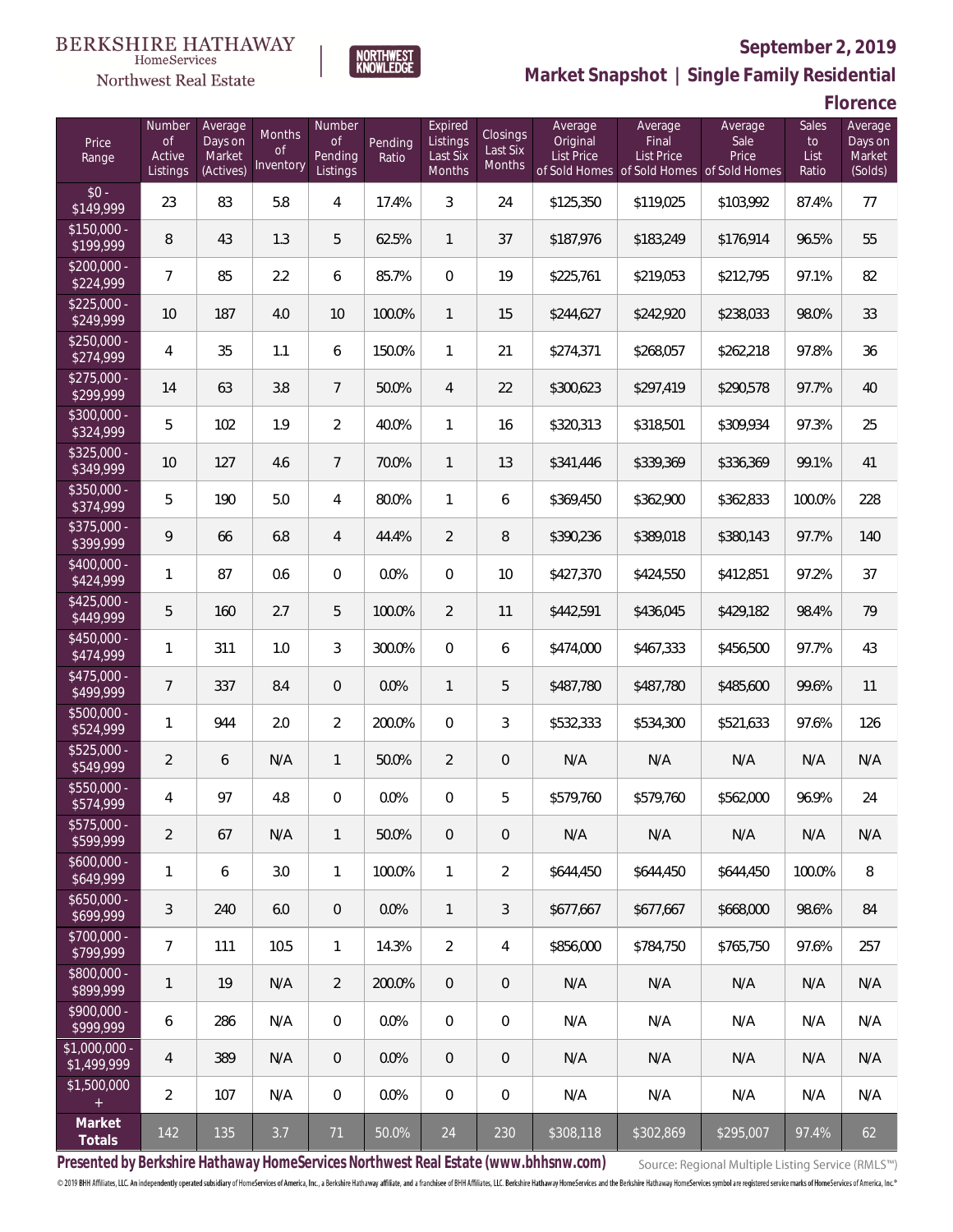**Florence Coast Village**



**Market Snapshot | Single Family Residential**

### Northwest Real Estate Number Average

HomeServices

| Price<br>Range               | Number<br><b>of</b><br>Active<br>Listings | Average<br>Days on<br>Market<br>(Actives) | Months<br>Οf<br>Inventory | Number<br><b>of</b><br>Pending<br>Listings | Pending<br>Ratio | Expired<br>Listings<br>Last Six<br>Months | Closings<br>Last Six<br>Months | Average<br>Original<br>List Price | Average<br>Final<br><b>List Price</b><br>of Sold Homes of Sold Homes of Sold Homes | Average<br>Sale<br>Price | Sales<br>to<br>List<br>Ratio | Average<br>Days on<br>Market<br>(Solds) |
|------------------------------|-------------------------------------------|-------------------------------------------|---------------------------|--------------------------------------------|------------------|-------------------------------------------|--------------------------------|-----------------------------------|------------------------------------------------------------------------------------|--------------------------|------------------------------|-----------------------------------------|
| $$0 -$<br>\$99,999           | $\overline{2}$                            | 48                                        | 12.0                      | $\overline{0}$                             | 0.0%             | $\overline{0}$                            | $\mathbf{1}$                   | \$66,500                          | \$66,500                                                                           | \$56,000                 | 84.2%                        | 64                                      |
| $$100,000 -$<br>\$124,999    | $\overline{2}$                            | 38                                        | 6.0                       | $\overline{0}$                             | 0.0%             | $\overline{0}$                            | $\overline{2}$                 | \$122,450                         | \$122,450                                                                          | \$110,500                | 90.2%                        | 21                                      |
| $$125,000 -$<br>\$149,999    | $\overline{2}$                            | 48                                        | N/A                       | $\overline{0}$                             | 0.0%             | $\mathbf{1}$                              | 0                              | N/A                               | N/A                                                                                | N/A                      | N/A                          | N/A                                     |
| $$150,000 -$<br>\$174,999    | $\overline{2}$                            | 63                                        | 4.0                       | $\overline{0}$                             | 0.0%             | $\overline{0}$                            | 3                              | \$166,633                         | \$163,300                                                                          | \$156,000                | 95.5%                        | 143                                     |
| $$175,000 -$<br>\$199,999    | $\overline{2}$                            | 64                                        | N/A                       | $\overline{0}$                             | 0.0%             | $\overline{0}$                            | 0                              | N/A                               | N/A                                                                                | N/A                      | N/A                          | N/A                                     |
| $$200,000 -$<br>\$224,999    | $\overline{0}$                            | N/A                                       | N/A                       | $\overline{0}$                             | N/A              | $\overline{0}$                            | 0                              | N/A                               | N/A                                                                                | N/A                      | N/A                          | N/A                                     |
| $$225,000 -$<br>\$249,999    | $\mathbf 0$                               | N/A                                       | N/A                       | $\overline{0}$                             | N/A              | $\overline{0}$                            | 0                              | N/A                               | N/A                                                                                | N/A                      | N/A                          | N/A                                     |
| $$250,000 -$<br>\$274,999    | $\overline{0}$                            | N/A                                       | N/A                       | $\overline{0}$                             | N/A              | $\overline{0}$                            | 0                              | N/A                               | N/A                                                                                | N/A                      | N/A                          | N/A                                     |
| $$275,000 -$<br>\$299,999    | $\mathbf 0$                               | N/A                                       | N/A                       | $\overline{0}$                             | N/A              | $\overline{0}$                            | 0                              | N/A                               | N/A                                                                                | N/A                      | N/A                          | N/A                                     |
| \$300,000 -<br>\$324,999     | $\overline{0}$                            | N/A                                       | N/A                       | $\overline{0}$                             | N/A              | $\overline{0}$                            | 0                              | N/A                               | N/A                                                                                | N/A                      | N/A                          | N/A                                     |
| $$325,000 -$<br>\$349,999    | $\overline{0}$                            | N/A                                       | N/A                       | $\overline{0}$                             | N/A              | $\overline{0}$                            | 0                              | N/A                               | N/A                                                                                | N/A                      | N/A                          | N/A                                     |
| $$350,000 -$<br>\$374,999    | $\overline{0}$                            | N/A                                       | N/A                       | $\overline{0}$                             | N/A              | $\overline{0}$                            | 0                              | N/A                               | N/A                                                                                | N/A                      | N/A                          | N/A                                     |
| $$375,000 -$<br>\$399,999    | $\mathbf 0$                               | N/A                                       | N/A                       | $\overline{0}$                             | N/A              | $\overline{0}$                            | 0                              | N/A                               | N/A                                                                                | N/A                      | N/A                          | N/A                                     |
| $$400,000 -$<br>\$424,999    | $\overline{0}$                            | N/A                                       | N/A                       | $\overline{0}$                             | N/A              | $\overline{0}$                            | 0                              | N/A                               | N/A                                                                                | N/A                      | N/A                          | N/A                                     |
| $$425,000 -$<br>\$449,999    | $\overline{0}$                            | N/A                                       | N/A                       | $\overline{0}$                             | N/A              | $\overline{0}$                            | 0                              | N/A                               | N/A                                                                                | N/A                      | N/A                          | N/A                                     |
| $$450,000 -$<br>\$474,999    | $\overline{0}$                            | N/A                                       | N/A                       | $\overline{0}$                             | N/A              | $\overline{0}$                            | 0                              | N/A                               | N/A                                                                                | N/A                      | N/A                          | N/A                                     |
| $$475,000 -$<br>\$499,999    | $\mathbf 0$                               | N/A                                       | N/A                       | 0                                          | N/A              | 0                                         | 0                              | N/A                               | N/A                                                                                | N/A                      | N/A                          | N/A                                     |
| \$500,000 -<br>\$549,999     | $\,0\,$                                   | N/A                                       | N/A                       | $\mathbf 0$                                | N/A              | $\boldsymbol{0}$                          | $\boldsymbol{0}$               | N/A                               | N/A                                                                                | N/A                      | N/A                          | N/A                                     |
| $$550,000 -$<br>\$599,999    | $\mathbf 0$                               | N/A                                       | N/A                       | $\mathbf 0$                                | N/A              | $\mathbf 0$                               | $\boldsymbol{0}$               | N/A                               | N/A                                                                                | N/A                      | N/A                          | N/A                                     |
| $$600,000 -$<br>\$699,999    | $\mathbf 0$                               | N/A                                       | N/A                       | $\mathbf 0$                                | N/A              | $\mathbf 0$                               | 0                              | N/A                               | N/A                                                                                | N/A                      | N/A                          | N/A                                     |
| \$700,000 -<br>\$799,999     | $\mathbf 0$                               | N/A                                       | N/A                       | $\mathbf 0$                                | N/A              | $\mathbf 0$                               | $\boldsymbol{0}$               | N/A                               | N/A                                                                                | N/A                      | N/A                          | N/A                                     |
| \$800,000 -<br>\$899,999     | $\mathbf 0$                               | N/A                                       | N/A                       | $\mathbf 0$                                | N/A              | $\mathbf 0$                               | 0                              | N/A                               | N/A                                                                                | N/A                      | N/A                          | N/A                                     |
| \$900,000 -<br>\$999,999     | $\mathbf 0$                               | N/A                                       | N/A                       | $\mathbf 0$                                | N/A              | $\mathbf 0$                               | $\boldsymbol{0}$               | N/A                               | N/A                                                                                | N/A                      | N/A                          | N/A                                     |
| \$1,000,000 -<br>\$1,499,999 | $\mathbf 0$                               | N/A                                       | N/A                       | $\mathbf 0$                                | N/A              | $\mathsf{O}\xspace$                       | 0                              | N/A                               | N/A                                                                                | N/A                      | N/A                          | N/A                                     |
| \$1,500,000<br>$\pm$         | $\mathbf 0$                               | N/A                                       | N/A                       | $\mathbf 0$                                | N/A              | $\mathbf 0$                               | 0                              | N/A                               | N/A                                                                                | N/A                      | N/A                          | N/A                                     |
| Market<br>Totals             | $10$                                      | 52                                        | 10.0                      | $\mathbf 0$                                | 0.0%             | $\overline{1}$                            | $\overline{6}$                 | \$135,217                         | \$133,550                                                                          | \$124,167                | 93.0%                        | 89                                      |

**Presented by Berkshire Hathaway HomeServices Northwest Real Estate (www.bhhsnw.com)**

Source: Regional Multiple Listing Service (RMLS™)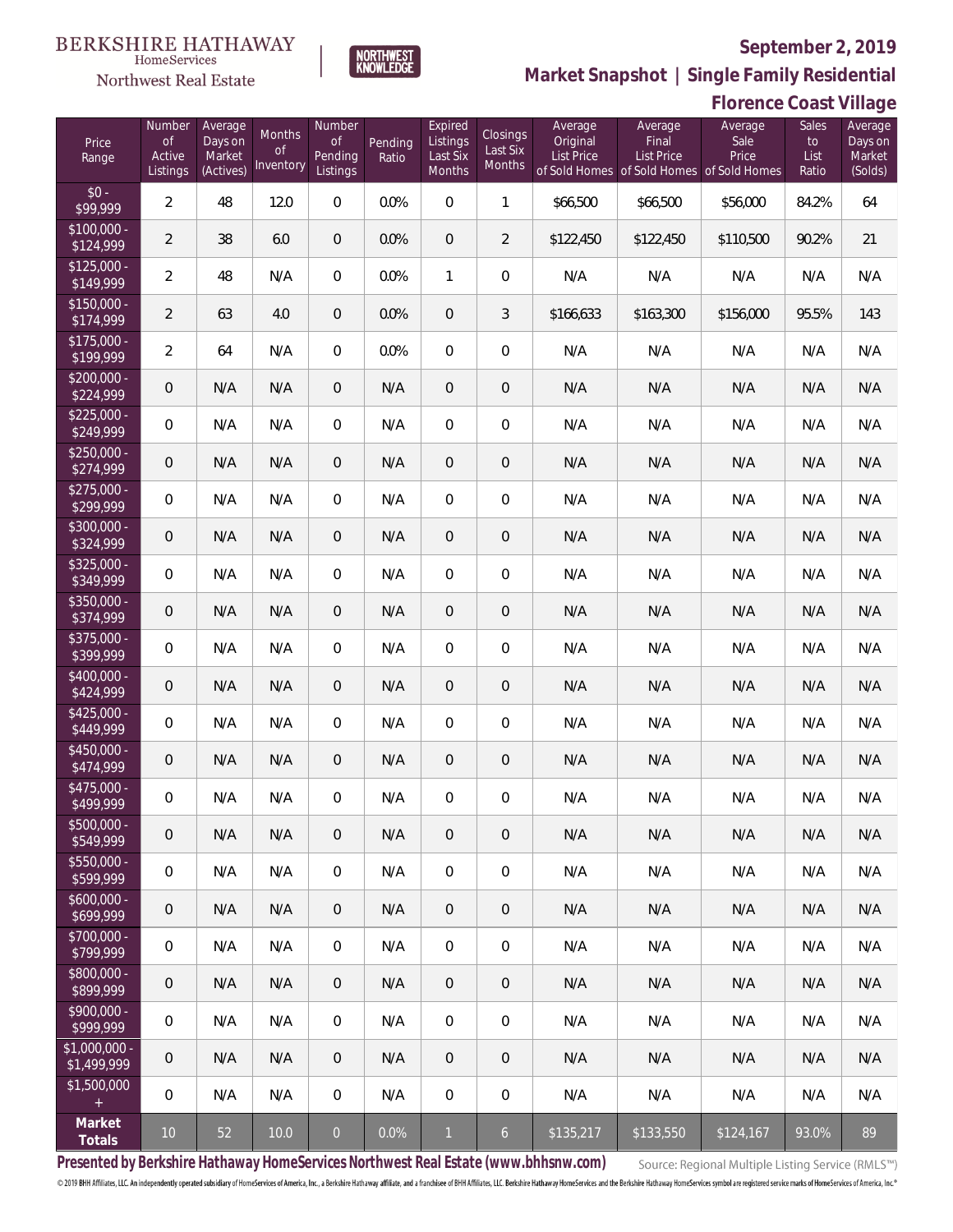

 $\label{lem:sevices} \textsc{Home} \textsc{Service} \textsc{s}$ 

**Market Snapshot | Single Family Residential**

# NORTHWEST<br>KNOWLEDGE

|                               |                                           |                                           |                                      |                                            |                  |                                           |                                |                                          |                                                                                    | <b>Florence Green Trees</b> |                              |                                         |
|-------------------------------|-------------------------------------------|-------------------------------------------|--------------------------------------|--------------------------------------------|------------------|-------------------------------------------|--------------------------------|------------------------------------------|------------------------------------------------------------------------------------|-----------------------------|------------------------------|-----------------------------------------|
| Price<br>Range                | Number<br><b>of</b><br>Active<br>Listings | Average<br>Days on<br>Market<br>(Actives) | Months<br><sub>of</sub><br>Inventory | Number<br><b>of</b><br>Pending<br>Listings | Pending<br>Ratio | Expired<br>Listings<br>Last Six<br>Months | Closings<br>Last Six<br>Months | Average<br>Original<br><b>List Price</b> | Average<br>Final<br><b>List Price</b><br>of Sold Homes of Sold Homes of Sold Homes | Average<br>Sale<br>Price    | Sales<br>to<br>List<br>Ratio | Average<br>Days on<br>Market<br>(Solds) |
| $$0 -$<br>\$149,999           | 4                                         | 31                                        | 4.8                                  | $\boldsymbol{0}$                           | 0.0%             | $\mathbf{1}$                              | 5                              | \$113,760                                | \$112,380                                                                          | \$104,000                   | 92.5%                        | 44                                      |
| $$150,000 -$<br>\$199,999     | $\mathsf{O}\xspace$                       | N/A                                       | 0.0                                  | $\mathbf{1}$                               | N/A              | 0                                         | 6                              | \$191,117                                | \$189,433                                                                          | \$185,133                   | 97.7%                        | 51                                      |
| $$200,000 -$<br>\$224,999     | $\overline{a}$                            | 60                                        | 6.0                                  | $\mathbf{1}$                               | 50.0%            | 0                                         | $\overline{2}$                 | \$219,450                                | \$219,450                                                                          | \$218,450                   | 99.5%                        | $\mathfrak{Z}$                          |
| $$225,000 -$<br>\$249,999     | $\mathsf{O}\xspace$                       | N/A                                       | N/A                                  | $\theta$                                   | N/A              | 0                                         | $\mathbf 0$                    | N/A                                      | N/A                                                                                | N/A                         | N/A                          | N/A                                     |
| $$250,000 -$<br>\$274,999     | $\mathbf 0$                               | N/A                                       | 0.0                                  | $\overline{0}$                             | N/A              | 0                                         | 1                              | \$259,000                                | \$259,000                                                                          | \$260,000                   | 100.4%                       | 4                                       |
| $$275,000 -$<br>\$299,999     | $\mathbf 0$                               | N/A                                       | 0.0                                  | 0                                          | N/A              | $\mathbf 0$                               | $\mathbf{1}$                   | \$299,000                                | \$299,000                                                                          | \$299,000                   | 100.0%                       | 19                                      |
| $$300,000 -$<br>\$324,999     | $\mathbf{1}$                              | 13                                        | N/A                                  | $\mathbf{1}$                               | 100.0%           | 0                                         | $\mathbf 0$                    | N/A                                      | N/A                                                                                | N/A                         | N/A                          | N/A                                     |
| \$325,000 -<br>\$349,999      | $\mathbf 0$                               | N/A                                       | N/A                                  | 0                                          | N/A              | $\mathbf 0$                               | $\mathbf 0$                    | N/A                                      | N/A                                                                                | N/A                         | N/A                          | N/A                                     |
| \$350,000 -<br>\$374,999      | $\mathbf 0$                               | N/A                                       | N/A                                  | $\overline{0}$                             | N/A              | 0                                         | $\mathbf 0$                    | N/A                                      | N/A                                                                                | N/A                         | N/A                          | N/A                                     |
| \$375,000 -<br>\$399,999      | $\mathbf 0$                               | N/A                                       | N/A                                  | 0                                          | N/A              | $\mathbf 0$                               | $\mathbf 0$                    | N/A                                      | N/A                                                                                | N/A                         | N/A                          | N/A                                     |
| \$400,000 -<br>\$424,999      | 0                                         | N/A                                       | N/A                                  | $\mathbf{0}$                               | N/A              | 0                                         | 0                              | N/A                                      | N/A                                                                                | N/A                         | N/A                          | N/A                                     |
| $$425,000 -$<br>\$449,999     | $\mathsf{O}\xspace$                       | N/A                                       | N/A                                  | $\theta$                                   | N/A              | 0                                         | $\mathbf 0$                    | N/A                                      | N/A                                                                                | N/A                         | N/A                          | N/A                                     |
| \$450,000 -<br>\$474,999      | 0                                         | N/A                                       | N/A                                  | 0                                          | N/A              | 0                                         | 0                              | N/A                                      | N/A                                                                                | N/A                         | N/A                          | N/A                                     |
| $$475,000 -$<br>\$499,999     | $\mathsf{O}\xspace$                       | N/A                                       | N/A                                  | $\theta$                                   | N/A              | 0                                         | $\mathsf{O}\xspace$            | N/A                                      | N/A                                                                                | N/A                         | N/A                          | N/A                                     |
| \$500,000 -<br>\$524,999      | 0                                         | N/A                                       | N/A                                  | 0                                          | N/A              | 0                                         | 0                              | N/A                                      | N/A                                                                                | N/A                         | N/A                          | N/A                                     |
| $$525,000 -$<br>\$549,999     | 0                                         | N/A                                       | N/A                                  | 0                                          | N/A              | 0                                         | 0                              | N/A                                      | N/A                                                                                | N/A                         | N/A                          | N/A                                     |
| \$550,000<br>\$574,999        | 0                                         | N/A                                       | N/A                                  | $\mathbf{0}$                               | N/A              | 0                                         | 0                              | N/A                                      | N/A                                                                                | N/A                         | N/A                          | N/A                                     |
| \$575,000 -<br>\$599,999      | $\theta$                                  | N/A                                       | N/A                                  | $\overline{0}$                             | N/A              | 0                                         | 0                              | N/A                                      | N/A                                                                                | N/A                         | N/A                          | N/A                                     |
| $$600,000 -$<br>\$649,999     | $\mathbf 0$                               | N/A                                       | N/A                                  | 0                                          | N/A              | 0                                         | 0                              | N/A                                      | N/A                                                                                | N/A                         | N/A                          | N/A                                     |
| $$650,000 -$<br>\$699,999     | $\mathbf 0$                               | N/A                                       | N/A                                  | $\overline{0}$                             | N/A              | 0                                         | 0                              | N/A                                      | N/A                                                                                | N/A                         | N/A                          | N/A                                     |
| $$700,000 -$<br>\$799,999     | $\mathbf 0$                               | N/A                                       | N/A                                  | $\overline{0}$                             | N/A              | 0                                         | 0                              | N/A                                      | N/A                                                                                | N/A                         | N/A                          | N/A                                     |
| $$800.000 -$<br>\$899,999     | $\overline{0}$                            | N/A                                       | N/A                                  | $\overline{0}$                             | N/A              | 0                                         | 0                              | N/A                                      | N/A                                                                                | N/A                         | N/A                          | N/A                                     |
| $$900,000 -$<br>\$999,999     | $\overline{0}$                            | N/A                                       | N/A                                  | $\overline{0}$                             | N/A              | 0                                         | 0                              | N/A                                      | N/A                                                                                | N/A                         | N/A                          | N/A                                     |
| $$1,000,000 -$<br>\$1,499,999 | $\overline{0}$                            | N/A                                       | N/A                                  | $\overline{0}$                             | N/A              | 0                                         | 0                              | N/A                                      | N/A                                                                                | N/A                         | N/A                          | N/A                                     |
| \$1,500,000<br>$+$            | $\overline{0}$                            | N/A                                       | N/A                                  | 0                                          | N/A              | $\mathbf{0}$                              | 0                              | N/A                                      | N/A                                                                                | N/A                         | N/A                          | N/A                                     |
| Market<br>Totals              | $\overline{7}$                            | 37                                        | 2.8                                  | 3 <sup>1</sup>                             | 42.9%            | $\mathbf{1}$                              | 15                             | \$180,827                                | \$179,693                                                                          | \$175,113                   | 97.5%                        | 37                                      |

**Presented by Berkshire Hathaway HomeServices Northwest Real Estate (www.bhhsnw.com)**

Source: Regional Multiple Listing Service (RMLS™)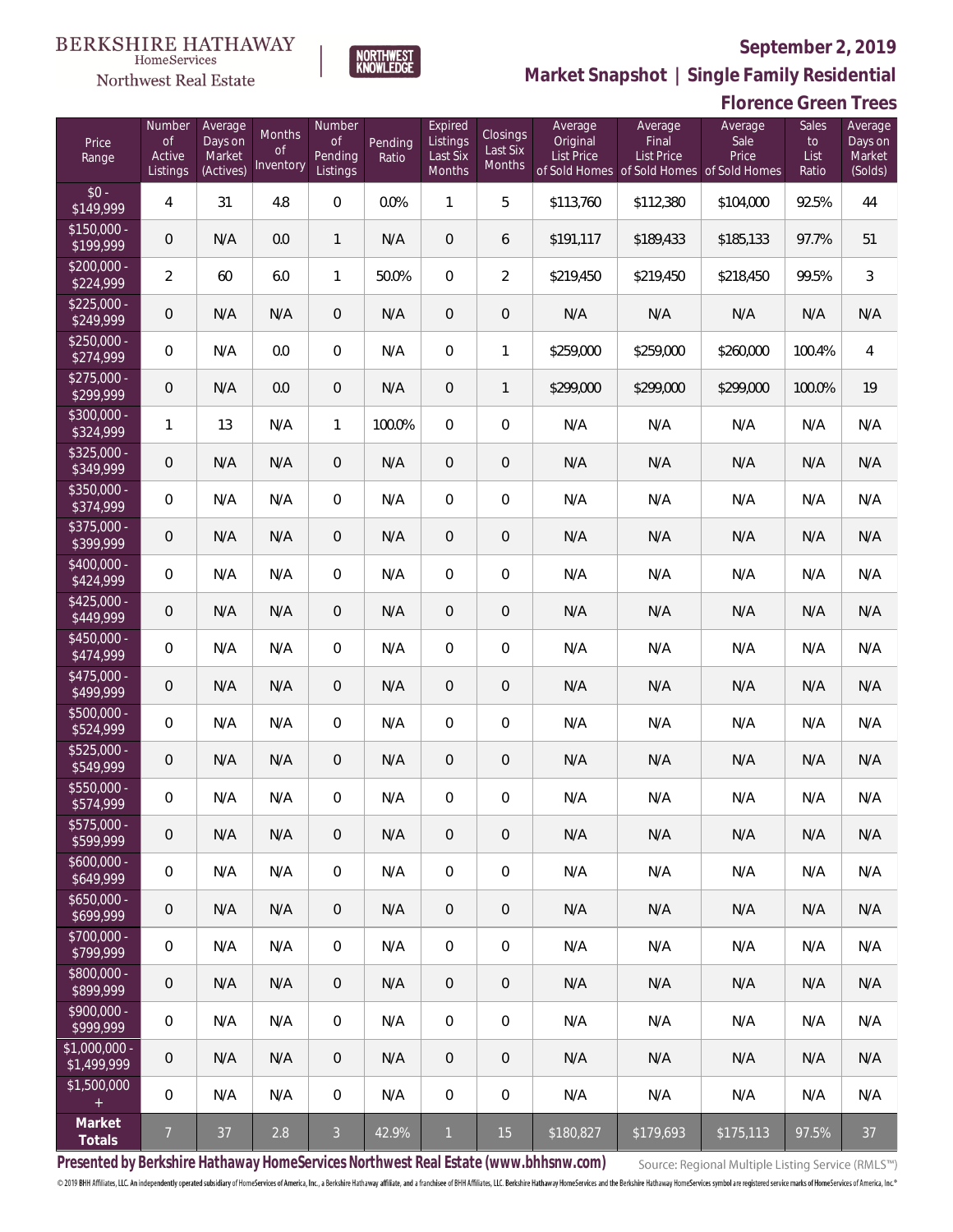**Florence Florentine**



**Market Snapshot | Single Family Residential**

### $\label{lem:sevices} \textsc{Home} \textsc{Service} \textsc{s}$ Northwest Real Estate

| Price<br>Range               | Number<br><b>of</b><br>Active<br>Listings | Average<br>Days on<br>Market<br>(Actives) | Months<br><b>of</b><br>Inventory | Number<br>$\mathsf{of}$<br>Pending<br>Listings | Pending<br>Ratio | Expired<br>Listings<br>Last Six<br>Months | Closings<br>Last Six<br>Months | Average<br>Original<br>List Price | Average<br>Final<br>List Price<br>of Sold Homes of Sold Homes of Sold Homes | Average<br>Sale<br>Price | Sales<br>to<br>List<br>Ratio | Average<br>Days on<br>Market<br>(Solds) |
|------------------------------|-------------------------------------------|-------------------------------------------|----------------------------------|------------------------------------------------|------------------|-------------------------------------------|--------------------------------|-----------------------------------|-----------------------------------------------------------------------------|--------------------------|------------------------------|-----------------------------------------|
| $$0 -$<br>\$149,999          | 0                                         | N/A                                       | N/A                              | 0                                              | N/A              | $\overline{0}$                            | $\overline{0}$                 | N/A                               | N/A                                                                         | N/A                      | N/A                          | N/A                                     |
| $$150,000 -$<br>\$199,999    | $\mathbf 0$                               | N/A                                       | 0.0                              | 0                                              | N/A              | $\overline{0}$                            | $\mathbf{1}$                   | \$165,000                         | \$155,800                                                                   | \$155,800                | 100.0%                       | 170                                     |
| $$200,000 -$<br>\$224,999    | $\mathbf 0$                               | N/A                                       | N/A                              | 0                                              | N/A              | $\overline{0}$                            | $\mathbf 0$                    | N/A                               | N/A                                                                         | N/A                      | N/A                          | N/A                                     |
| $$225,000 -$<br>\$249,999    | $\mathbf{1}$                              | 125                                       | 6.0                              | 0                                              | 0.0%             | $\overline{0}$                            | $\mathbf{1}$                   | \$230,000                         | \$230,000                                                                   | \$230,000                | 100.0%                       | $\mathbf{1}$                            |
| $$250,000 -$<br>\$274,999    | 1                                         | $\overline{4}$                            | 6.0                              | $\mathbf{1}$                                   | 100.0%           | $\mathbf{0}$                              | $\mathbf{1}$                   | \$253,000                         | \$253,000                                                                   | \$253,000                | 100.0%                       | $\mathbf{1}$                            |
| $$275,000 -$<br>\$299,999    | $\mathbf{1}$                              | 63                                        | 0.7                              | 0                                              | 0.0%             | $\overline{0}$                            | 9                              | \$295,628                         | \$292,850                                                                   | \$290,139                | 99.1%                        | 39                                      |
| $$300,000 -$<br>\$324,999    | $\boldsymbol{0}$                          | N/A                                       | N/A                              | $\boldsymbol{0}$                               | N/A              | $\overline{0}$                            | $\mathbf 0$                    | N/A                               | N/A                                                                         | N/A                      | N/A                          | N/A                                     |
| $$325,000 -$<br>\$349,999    | $\mathbf{1}$                              | 405                                       | 6.0                              | $\mathbf{1}$                                   | 100.0%           | $\overline{0}$                            | $\mathbf{1}$                   | \$329,900                         | \$329,900                                                                   | \$329,900                | 100.0%                       | 61                                      |
| \$350,000 -<br>\$374,999     | 1                                         | 136                                       | N/A                              | $\mathbf{1}$                                   | 100.0%           | $\overline{0}$                            | $\mathbf 0$                    | N/A                               | N/A                                                                         | N/A                      | N/A                          | N/A                                     |
| \$375,000 -<br>\$399,999     | $\mathbf{1}$                              | 63                                        | N/A                              | $\mathbf{1}$                                   | 100.0%           | $\overline{0}$                            | $\theta$                       | N/A                               | N/A                                                                         | N/A                      | N/A                          | N/A                                     |
| $$400,000 -$<br>\$424,999    | $\boldsymbol{0}$                          | N/A                                       | N/A                              | $\overline{0}$                                 | N/A              | $\overline{0}$                            | $\mathbf 0$                    | N/A                               | N/A                                                                         | N/A                      | N/A                          | N/A                                     |
| $$425,000 -$<br>\$449,999    | $\mathbf{1}$                              | 124                                       | N/A                              | 0                                              | 0.0%             | $\overline{0}$                            | $\overline{0}$                 | N/A                               | N/A                                                                         | N/A                      | N/A                          | N/A                                     |
| \$450,000 -<br>\$474,999     | $\boldsymbol{0}$                          | N/A                                       | N/A                              | $\overline{0}$                                 | N/A              | $\overline{0}$                            | $\mathbf 0$                    | N/A                               | N/A                                                                         | N/A                      | N/A                          | N/A                                     |
| $$475,000 -$<br>\$499,999    | $\mathbf 0$                               | N/A                                       | N/A                              | 0                                              | N/A              | $\overline{0}$                            | $\sqrt{a}$                     | N/A                               | N/A                                                                         | N/A                      | N/A                          | N/A                                     |
| $$500,000 -$<br>\$524,999    | $\boldsymbol{0}$                          | N/A                                       | N/A                              | $\overline{0}$                                 | N/A              | $\overline{0}$                            | $\boldsymbol{0}$               | N/A                               | N/A                                                                         | N/A                      | N/A                          | N/A                                     |
| $$525,000 -$<br>\$549,999    | $\theta$                                  | N/A                                       | N/A                              | 0                                              | N/A              | $\overline{0}$                            | $\theta$                       | N/A                               | N/A                                                                         | N/A                      | N/A                          | N/A                                     |
| \$550,000 -<br>\$574,999     | $\boldsymbol{0}$                          | N/A                                       | N/A                              | 0                                              | N/A              | 0                                         | $\boldsymbol{0}$               | N/A                               | N/A                                                                         | N/A                      | N/A                          | N/A                                     |
| $$575,000 -$<br>\$599,999    | $\mathbf 0$                               | N/A                                       | N/A                              | 0                                              | N/A              | $\overline{0}$                            | $\overline{0}$                 | N/A                               | N/A                                                                         | N/A                      | N/A                          | N/A                                     |
| $$600,000 -$<br>\$649,999    | $\boldsymbol{0}$                          | N/A                                       | N/A                              | $\boldsymbol{0}$                               | N/A              | $\mathbf 0$                               | $\boldsymbol{0}$               | N/A                               | N/A                                                                         | N/A                      | N/A                          | N/A                                     |
| $$650,000 -$<br>\$699,999    | $\mathsf{O}\xspace$                       | N/A                                       | N/A                              | $\overline{0}$                                 | N/A              | $\overline{0}$                            | $\overline{0}$                 | N/A                               | N/A                                                                         | N/A                      | N/A                          | N/A                                     |
| $$700,000 -$<br>\$799,999    | $\boldsymbol{0}$                          | N/A                                       | N/A                              | $\boldsymbol{0}$                               | N/A              | $\mathbf 0$                               | $\boldsymbol{0}$               | N/A                               | N/A                                                                         | N/A                      | N/A                          | N/A                                     |
| $$800,000 -$<br>\$899,999    | $\mathsf{O}\xspace$                       | N/A                                       | N/A                              | $\overline{0}$                                 | N/A              | $\overline{0}$                            | $\overline{0}$                 | N/A                               | N/A                                                                         | N/A                      | N/A                          | N/A                                     |
| $$900,000 -$<br>\$999,999    | $\boldsymbol{0}$                          | N/A                                       | N/A                              | $\boldsymbol{0}$                               | N/A              | $\mathbf 0$                               | $\boldsymbol{0}$               | N/A                               | N/A                                                                         | N/A                      | N/A                          | N/A                                     |
| \$1,000,000 -<br>\$1,499,999 | $\mathbf 0$                               | N/A                                       | N/A                              | $\overline{0}$                                 | N/A              | $\overline{0}$                            | $\overline{0}$                 | N/A                               | N/A                                                                         | N/A                      | N/A                          | N/A                                     |
| \$1,500,000<br>$\pm$         | $\boldsymbol{0}$                          | N/A                                       | N/A                              | $\boldsymbol{0}$                               | N/A              | $\mathbf 0$                               | $\boldsymbol{0}$               | N/A                               | N/A                                                                         | N/A                      | N/A                          | N/A                                     |
| Market<br>Totals             | $\overline{7}$                            | 131                                       | 3.2                              | $\overline{4}$                                 | 57.1%            | $\overline{0}$                            | 13                             | \$279,888                         | \$277,258                                                                   | \$275,381                | 99.3%                        | 45                                      |

**Presented by Berkshire Hathaway HomeServices Northwest Real Estate (www.bhhsnw.com)**

Source: Regional Multiple Listing Service (RMLS™)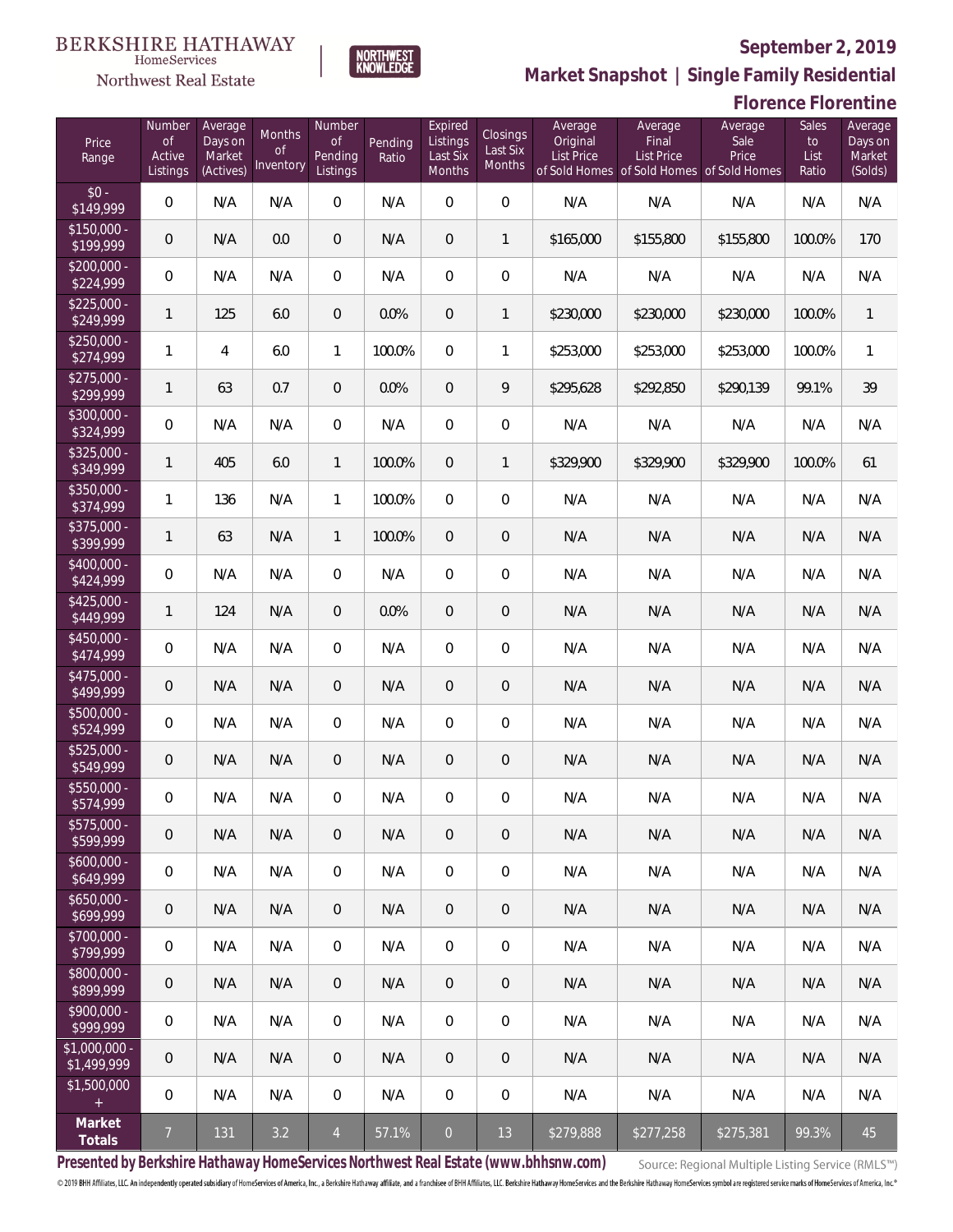

HomeServices

**Market Snapshot | Single Family Residential**

# NORTHWEST<br>KNOWLFDGE

|                               |                                           |                                           |                                         |                                     |                  |                                           |                                       |                                   |                                                                                    |                          | <b>Florence Town</b>         |                                         |
|-------------------------------|-------------------------------------------|-------------------------------------------|-----------------------------------------|-------------------------------------|------------------|-------------------------------------------|---------------------------------------|-----------------------------------|------------------------------------------------------------------------------------|--------------------------|------------------------------|-----------------------------------------|
| Price<br>Range                | Number<br><b>of</b><br>Active<br>Listings | Average<br>Days on<br>Market<br>(Actives) | <b>Months</b><br><b>of</b><br>Inventory | Number<br>of<br>Pending<br>Listings | Pending<br>Ratio | Expired<br>Listings<br>Last Six<br>Months | Closings<br>Last Six<br><b>Months</b> | Average<br>Original<br>List Price | Average<br>Final<br><b>List Price</b><br>of Sold Homes of Sold Homes of Sold Homes | Average<br>Sale<br>Price | Sales<br>to<br>List<br>Ratio | Average<br>Days on<br>Market<br>(Solds) |
| $$0 -$<br>\$149,999           | 1                                         | 14                                        | 1.5                                     | $\mathbf{1}$                        | 100.0%           | $\mathbf 0$                               | 4                                     | \$126,850                         | \$117,975                                                                          | \$100,125                | 84.9%                        | 113                                     |
| $$150,000 -$<br>\$199,999     | 1                                         | 18                                        | 0.5                                     | 3                                   | 300.0%           | $\overline{0}$                            | 13                                    | \$184,369                         | \$182,985                                                                          | \$182,231                | 99.6%                        | 15                                      |
| $$200,000 -$<br>\$224,999     | $\mathbf{1}$                              | 6                                         | 0.8                                     | 3                                   | 300.0%           | $\overline{0}$                            | 8                                     | \$217,594                         | \$215,794                                                                          | \$211,200                | 97.9%                        | 86                                      |
| $$225,000 -$<br>\$249,999     | 3                                         | 392                                       | 2.6                                     | 3                                   | 100.0%           | $\overline{0}$                            | 7                                     | \$237,414                         | \$237,700                                                                          | \$236,429                | 99.5%                        | 15                                      |
| $$250,000 -$<br>\$274,999     | $\mathbf 0$                               | N/A                                       | 0.0                                     | 3                                   | N/A              | $\mathbf{1}$                              | 9                                     | \$262,722                         | \$262,056                                                                          | \$261,244                | 99.7%                        | 51                                      |
| $$275,000 -$<br>\$299,999     | 5                                         | 34                                        | 6.0                                     | 3                                   | 60.0%            | $\overline{2}$                            | 5                                     | \$301,634                         | \$296,534                                                                          | \$293,613                | 99.0%                        | 14                                      |
| $$300,000 -$<br>\$324,999     | $\mathbf 0$                               | N/A                                       | 0.0                                     | $\overline{0}$                      | N/A              | $\boldsymbol{0}$                          | 12                                    | \$313,121                         | \$311,537                                                                          | \$308,746                | 99.1%                        | 17                                      |
| $$325,000 -$<br>\$349,999     | 4                                         | 56                                        | 4.0                                     | $\overline{4}$                      | 100.0%           | $\overline{0}$                            | 6                                     | \$338,317                         | \$335,567                                                                          | \$335,317                | 99.9%                        | 20                                      |
| $$350,000 -$<br>\$374,999     | 1                                         | 416                                       | 3.0                                     | $\mathbf{1}$                        | 100.0%           | $\mathbf{1}$                              | $\overline{2}$                        | \$349,450                         | \$347,450                                                                          | \$360,000                | 103.6%                       | 544                                     |
| $$375,000 -$<br>\$399,999     | $\overline{4}$                            | 95                                        | 6.0                                     | $\mathbf{1}$                        | 25.0%            | $\overline{2}$                            | $\overline{4}$                        | \$375,348                         | \$381,535                                                                          | \$380,535                | 99.7%                        | 176                                     |
| $$400.000 -$<br>\$424,999     | 1                                         | 87                                        | 1.5                                     | $\mathbf{0}$                        | 0.0%             | $\mathbf 0$                               | 4                                     | \$424,700                         | \$424,700                                                                          | \$412,028                | 97.0%                        | 3                                       |
| $$425,000 -$<br>\$449,999     | $\overline{2}$                            | 60                                        | 4.0                                     | $\overline{2}$                      | 100.0%           | $\boldsymbol{0}$                          | $\sqrt{3}$                            | \$442,000                         | \$442,000                                                                          | \$431,333                | 97.6%                        | 52                                      |
| $$450,000 -$<br>\$474,999     | $\mathbf 0$                               | N/A                                       | 0.0                                     | 1                                   | N/A              | $\boldsymbol{0}$                          | $\sqrt{2}$                            | \$462,000                         | \$467,000                                                                          | \$462,000                | 98.9%                        | 49                                      |
| $$475,000 -$<br>\$499,999     | 5                                         | 412                                       | 30.0                                    | $\mathbf 0$                         | 0.0%             | $\boldsymbol{0}$                          | $\mathbf{1}$                          | \$475,000                         | \$475,000                                                                          | \$475,000                | 100.0%                       | 9                                       |
| \$500,000 -<br>\$524,999      | $\mathbf 0$                               | N/A                                       | N/A                                     | $\mathbf{1}$                        | N/A              | $\mathbf 0$                               | $\mathbf 0$                           | N/A                               | N/A                                                                                | N/A                      | N/A                          | N/A                                     |
| $$525,000 -$<br>\$549,999     | 1                                         | 5                                         | N/A                                     | $\overline{0}$                      | 0.0%             | $\mathbf 0$                               | 0                                     | N/A                               | N/A                                                                                | N/A                      | N/A                          | N/A                                     |
| $$550,000 -$<br>\$574,999     | $\mathbf{0}$                              | N/A                                       | 0.0                                     | $\overline{0}$                      | N/A              | 0                                         | 1                                     | \$569,900                         | \$569,900                                                                          | \$560,000                | 98.3%                        | 5                                       |
| $$575,000 -$<br>\$599,999     | $\mathbf 0$                               | N/A                                       | N/A                                     | $\overline{0}$                      | N/A              | $\overline{0}$                            | $\mathbf 0$                           | N/A                               | N/A                                                                                | N/A                      | N/A                          | N/A                                     |
| $$600,000 -$<br>\$649,999     | $\mathbf 0$                               | N/A                                       | 0.0                                     | $\boldsymbol{0}$                    | N/A              | $\mathbf{1}$                              | 1                                     | \$649,000                         | \$649,000                                                                          | \$649,000                | 100.0%                       | $\overline{2}$                          |
| $$650,000 -$<br>\$699,999     | 1                                         | 189                                       | 6.0                                     | $\overline{0}$                      | 0.0%             | $\mathbf{1}$                              | $\mathbf{1}$                          | \$679,000                         | \$679,000                                                                          | \$685,000                | 100.9%                       | 20                                      |
| $$700,000 -$<br>\$799,999     | 2                                         | 74                                        | N/A                                     | $\,0\,$                             | 0.0%             | $\overline{0}$                            | $\mathbf 0$                           | N/A                               | N/A                                                                                | N/A                      | N/A                          | N/A                                     |
| $$800,000 -$<br>\$899,999     | 0                                         | N/A                                       | N/A                                     | $\mathbf{1}$                        | N/A              | $\overline{0}$                            | $\mathbf 0$                           | N/A                               | N/A                                                                                | N/A                      | N/A                          | N/A                                     |
| $$900,000 -$<br>\$999,999     | 2                                         | 335                                       | N/A                                     | $\,0\,$                             | 0.0%             | $\overline{0}$                            | $\mathbf 0$                           | N/A                               | N/A                                                                                | N/A                      | N/A                          | N/A                                     |
| $$1,000,000 -$<br>\$1,499,999 | 0                                         | N/A                                       | N/A                                     | $\overline{0}$                      | N/A              | $\overline{0}$                            | $\mathbf 0$                           | N/A                               | N/A                                                                                | N/A                      | N/A                          | N/A                                     |
| \$1,500,000<br>$+$            | $\mathbf 0$                               | N/A                                       | N/A                                     | $\,0\,$                             | N/A              | 0                                         | $\mathbf 0$                           | N/A                               | N/A                                                                                | N/A                      | N/A                          | N/A                                     |
| Market<br>Totals              | 34                                        | 167                                       | 2.5                                     | 27                                  | 79.4%            | 8                                         | 83                                    | \$295,046                         | \$293,816                                                                          | \$290,692                | 98.9%                        | 53                                      |

**Presented by Berkshire Hathaway HomeServices Northwest Real Estate (www.bhhsnw.com)**

Source: Regional Multiple Listing Service (RMLS™)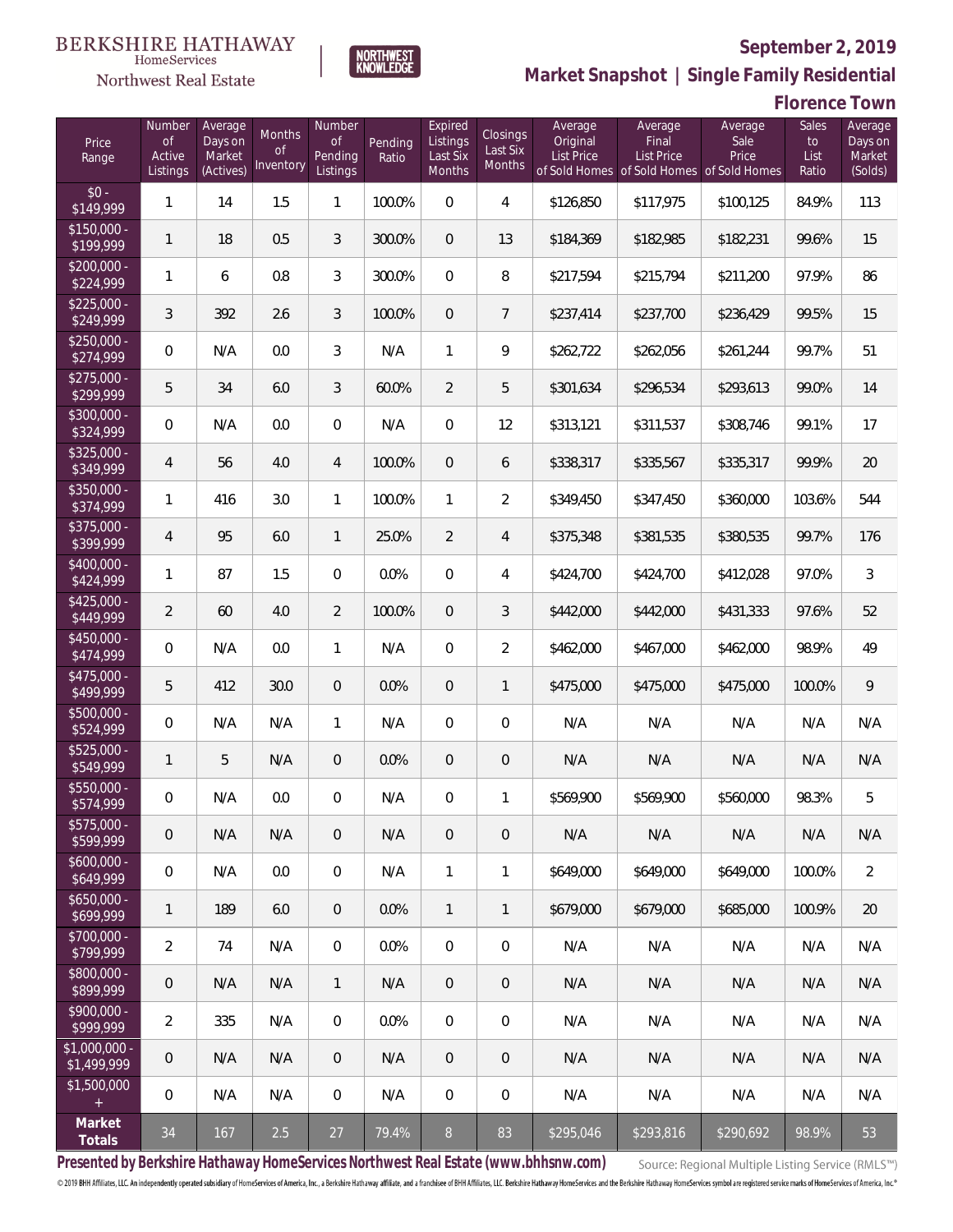

**NORTHWEST**<br>KNOWLEDGE

Northwest Real Estate

**Market Snapshot | Single Family Residential**

**Florence Beach**

| Price<br>Range                | Number<br>of<br>Active<br>Listings | Average<br>Days on<br>Market<br>(Actives) | <b>Months</b><br>Οf<br>Inventory | Number<br><b>of</b><br>Pending<br>Listings | Pending<br>Ratio | Expired<br>Listings<br>Last Six<br>Months | Closings<br>Last Six<br>Months | Average<br>Original<br><b>List Price</b> | Average<br>Final<br>List Price<br>of Sold Homes of Sold Homes | Average<br>Sale<br>Price<br>of Sold Homes | Sales<br>to<br>List<br>Ratio | Average<br>Days on<br>Market<br>(Solds) |
|-------------------------------|------------------------------------|-------------------------------------------|----------------------------------|--------------------------------------------|------------------|-------------------------------------------|--------------------------------|------------------------------------------|---------------------------------------------------------------|-------------------------------------------|------------------------------|-----------------------------------------|
| $$0 -$<br>\$149,999           | 4                                  | 156                                       | 8.0                              | $\Omega$                                   | 0.0%             | $\overline{0}$                            | 3                              | \$116,133                                | \$109,500                                                     | \$105,267                                 | 96.1%                        | 26                                      |
| $$150,000 -$<br>\$199,999     | 1                                  | 52                                        | 3.0                              | $\overline{0}$                             | 0.0%             | $\overline{0}$                            | $\overline{2}$                 | \$174,450                                | \$174,450                                                     | \$174,500                                 | 100.0%                       | 16                                      |
| $$200,000 -$<br>\$224,999     | 1                                  | 259                                       | 3.0                              | $\mathbf{1}$                               | 100.0%           | $\overline{0}$                            | $\overline{2}$                 | \$248,000                                | \$211,000                                                     | \$207,550                                 | 98.4%                        | 58                                      |
| $$225,000 -$<br>\$249,999     | $\overline{2}$                     | 24                                        | 2.0                              | $\mathbf{1}$                               | 50.0%            | $\overline{0}$                            | 6                              | \$248,000                                | \$246.733                                                     | \$242,250                                 | 98.2%                        | 16                                      |
| $$250,000 -$<br>\$274,999     | $\mathbf{0}$                       | N/A                                       | 0.0                              | $\overline{0}$                             | N/A              | $\overline{0}$                            | 6                              | \$289,250                                | \$277,917                                                     | \$263,833                                 | 94.9%                        | 18                                      |
| $$275,000 -$<br>\$299,999     | 3                                  | 24                                        | 6.0                              | $\mathbf{1}$                               | 33.3%            | $\overline{0}$                            | 3                              | \$302,631                                | \$302,631                                                     | \$290,131                                 | 95.9%                        | 85                                      |
| \$300,000 -<br>\$324,999      | $\overline{0}$                     | N/A                                       | 0.0                              | $\overline{0}$                             | N/A              | $\mathbf{1}$                              | $\overline{2}$                 | \$334,900                                | \$329,900                                                     | \$317,000                                 | 96.1%                        | 18                                      |
| $$325,000 -$<br>\$349,999     | $\overline{2}$                     | 35                                        | 4.0                              | $\overline{0}$                             | 0.0%             | $\overline{0}$                            | 3                              | \$342,333                                | \$342,333                                                     | \$339,333                                 | 99.1%                        | 87                                      |
| \$350,000 -<br>\$374,999      | $\overline{0}$                     | N/A                                       | 0.0                              | $\overline{2}$                             | N/A              | $\overline{0}$                            | $\mathbf{1}$                   | \$369,000                                | \$369,000                                                     | \$372,000                                 | 100.8%                       | 3                                       |
| \$375,000 -<br>\$399,999      | 1                                  | 10                                        | N/A                              | $\mathbf{1}$                               | 100.0%           | $\overline{0}$                            | $\mathbf 0$                    | N/A                                      | N/A                                                           | N/A                                       | N/A                          | N/A                                     |
| \$400,000 -<br>\$424,999      | $\mathbf{0}$                       | N/A                                       | 0.0                              | $\overline{0}$                             | N/A              | $\overline{0}$                            | $\mathbf{1}$                   | \$419,900                                | \$419,900                                                     | \$415,000                                 | 98.8%                        | 4                                       |
| $$425,000 -$<br>\$449,999     | 0                                  | N/A                                       | 0.0                              | $\overline{0}$                             | N/A              | $\overline{0}$                            | $\overline{2}$                 | \$449,500                                | \$441,500                                                     | \$425,000                                 | 96.3%                        | 146                                     |
| $$450,000 -$<br>\$474,999     | $\overline{0}$                     | N/A                                       | 0.0                              | $\overline{0}$                             | N/A              | $\overline{0}$                            | 3                              | \$473,333                                | \$473,333                                                     | \$455,000                                 | 96.1%                        | 29                                      |
| $$475,000 -$<br>\$499,999     | 0                                  | N/A                                       | 0.0                              | $\overline{0}$                             | N/A              | $\overline{0}$                            | $\mathbf{1}$                   | \$484,000                                | \$484,000                                                     | \$484,000                                 | 100.0%                       | 16                                      |
| $$500,000 -$<br>\$524,999     | $\overline{0}$                     | N/A                                       | 0.0                              | $\mathbf{1}$                               | N/A              | $\overline{0}$                            | $\overline{2}$                 | \$539,000                                | \$539,000                                                     | \$520,000                                 | 96.5%                        | 38                                      |
| $$525,000 -$<br>\$549,999     | 0                                  | N/A                                       | N/A                              | $\overline{0}$                             | N/A              | $\overline{0}$                            | $\mathbf 0$                    | N/A                                      | N/A                                                           | N/A                                       | N/A                          | N/A                                     |
| \$550,000 -<br>\$574,999      | 1                                  | 23                                        | 6.0                              | 0                                          | 0.0%             | $\overline{0}$                            | 1                              | \$599,000                                | \$599,000                                                     | \$565,000                                 | 94.3%                        | 97                                      |
| $$575,000 -$<br>\$599,999     | 0                                  | N/A                                       | N/A                              | $\overline{0}$                             | N/A              | $\overline{0}$                            | 0                              | N/A                                      | N/A                                                           | N/A                                       | N/A                          | N/A                                     |
| $$600,000 -$<br>\$649,999     | $\mathbf 0$                        | N/A                                       | 0.0                              | $\overline{0}$                             | N/A              | 0                                         | $\mathbf{1}$                   | \$639,900                                | \$639,900                                                     | \$639,900                                 | 100.0%                       | 13                                      |
| $$650,000 -$<br>\$699,999     | $\overline{0}$                     | N/A                                       | N/A                              | $\overline{0}$                             | N/A              | $\overline{0}$                            | 0                              | N/A                                      | N/A                                                           | N/A                                       | N/A                          | N/A                                     |
| $$700,000 -$<br>\$799,999     | 1                                  | 280                                       | 6.0                              | $\mathbf 0$                                | 0.0%             | $\boldsymbol{0}$                          | $\mathbf{1}$                   | \$1,050,000                              | \$795,000                                                     | \$760,000                                 | 95.6%                        | 684                                     |
| $$800,000 -$<br>\$899,999     | $\mathbf 0$                        | N/A                                       | N/A                              | $\overline{0}$                             | N/A              | $\overline{0}$                            | 0                              | N/A                                      | N/A                                                           | N/A                                       | N/A                          | N/A                                     |
| $$900,000 -$<br>\$999,999     | $\mathbf 0$                        | N/A                                       | N/A                              | $\mathbf 0$                                | N/A              | $\boldsymbol{0}$                          | 0                              | N/A                                      | N/A                                                           | N/A                                       | N/A                          | N/A                                     |
| $$1,000,000 -$<br>\$1,499,999 | $\overline{0}$                     | N/A                                       | N/A                              | $\overline{0}$                             | N/A              | $\overline{0}$                            | 0                              | N/A                                      | N/A                                                           | N/A                                       | N/A                          | N/A                                     |
| \$1,500,000<br>$\pm$          | $\mathbf 0$                        | N/A                                       | N/A                              | $\mathbf 0$                                | N/A              | $\mathbf 0$                               | 0                              | N/A                                      | N/A                                                           | N/A                                       | N/A                          | N/A                                     |
| Market<br>Totals              | 16                                 | 90                                        | 2.4                              | $\overline{7}$                             | 43.8%            | $\mathbf{1}$                              | 40                             | \$349,507                                | \$338,245                                                     | \$328,242                                 | 97.0%                        | 56                                      |

**Presented by Berkshire Hathaway HomeServices Northwest Real Estate (www.bhhsnw.com)**

Source: Regional Multiple Listing Service (RMLS™)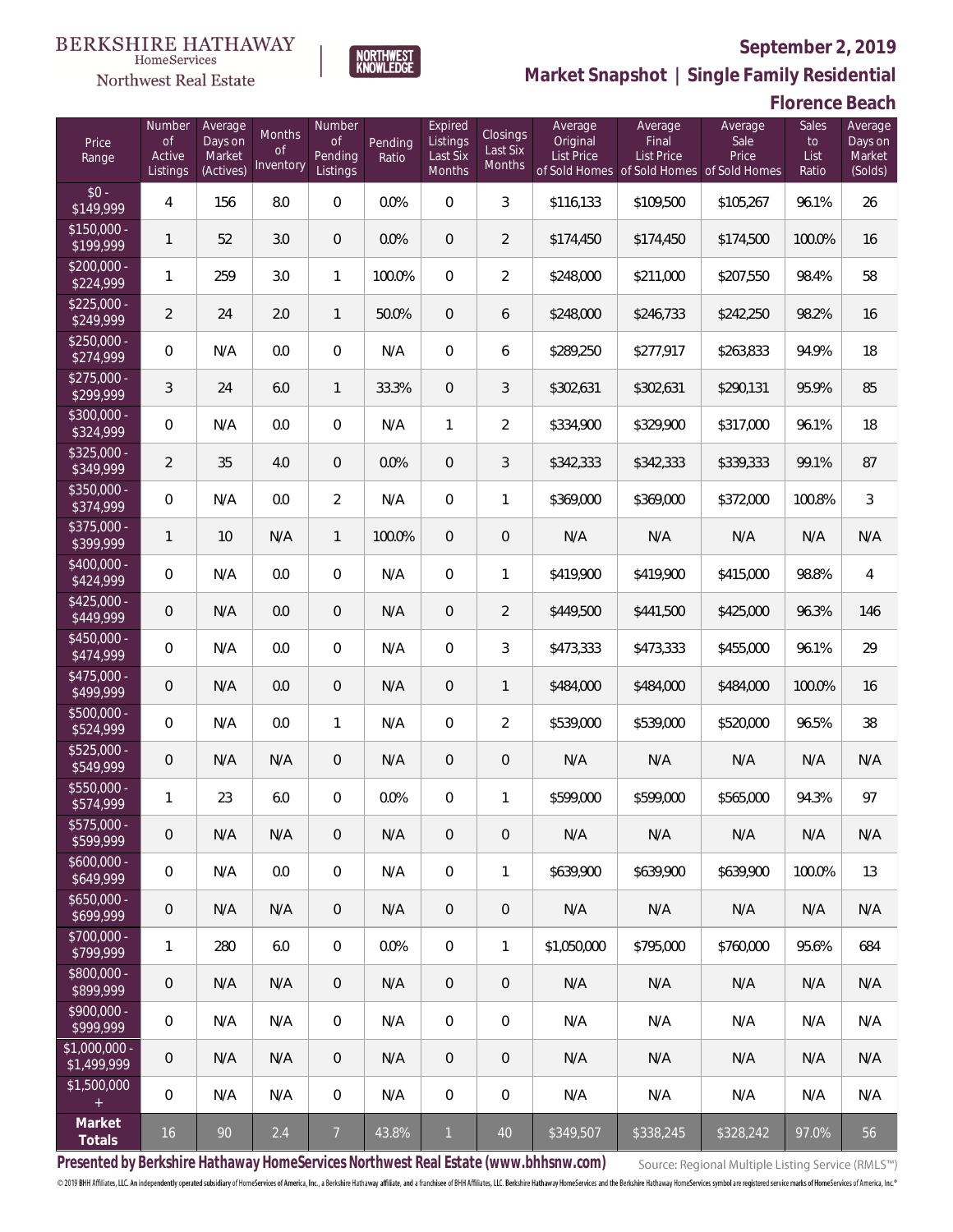

**NORTHWEST**<br>KNOWLEDGE

Northwest Real Estate

**Market Snapshot | Single Family Residential**

### **Florence North**

| Price<br>Range               | Number<br><b>of</b><br>Active<br>Listings | Average<br>Days on<br>Market<br>(Actives) | Months<br><b>of</b><br>Inventory | Number<br><b>of</b><br>Pending<br>Listings | Pending<br>Ratio | Expired<br>Listings<br>Last Six<br>Months | Closings<br>Last Six<br>Months | Average<br>Original<br><b>List Price</b> | Average<br>Final<br><b>List Price</b><br>of Sold Homes of Sold Homes of Sold Homes | Average<br>Sale<br>Price | Sales<br>to<br>List<br>Ratio | Average<br>Days on<br>Market<br>(Solds) |
|------------------------------|-------------------------------------------|-------------------------------------------|----------------------------------|--------------------------------------------|------------------|-------------------------------------------|--------------------------------|------------------------------------------|------------------------------------------------------------------------------------|--------------------------|------------------------------|-----------------------------------------|
| $$0 -$<br>\$149,999          | 3                                         | 169                                       | 9.0                              | $\mathbf{1}$                               | 33.3%            | $\mathbf 0$                               | $\overline{2}$                 | \$151,500                                | \$129,200                                                                          | \$119,250                | 92.3%                        | 174                                     |
| $$150,000 -$<br>\$199,999    | $\overline{2}$                            | 12                                        | 3.0                              | $\mathbf{1}$                               | 50.0%            | $\overline{0}$                            | $\overline{4}$                 | \$200,500                                | \$182,475                                                                          | \$177,500                | 97.3%                        | 91                                      |
| $$200,000 -$<br>\$224,999    | $\mathbf{1}$                              | 85                                        | 3.0                              | $\mathbf 0$                                | 0.0%             | $\mathbf 0$                               | $\overline{2}$                 | \$249,450                                | \$244,925                                                                          | \$210,000                | 85.7%                        | 37                                      |
| $$225,000 -$<br>\$249,999    | 0                                         | N/A                                       | 0.0                              | $\mathbf{1}$                               | N/A              | $\overline{0}$                            | $\mathbf{1}$                   | \$289,500                                | \$269,500                                                                          | \$232,000                | 86.1%                        | 300                                     |
| $$250,000 -$<br>\$274,999    | $\mathbf{1}$                              | $\overline{4}$                            | 6.0                              | $\mathbf 0$                                | 0.0%             | $\mathbf 0$                               | $\mathbf{1}$                   | \$275,000                                | \$269,900                                                                          | \$274,000                | 101.5%                       | 141                                     |
| $$275,000 -$<br>\$299,999    | $\overline{2}$                            | 145                                       | N/A                              | $\overline{2}$                             | 100.0%           | $\overline{2}$                            | $\mathbf 0$                    | N/A                                      | N/A                                                                                | N/A                      | N/A                          | N/A                                     |
| $$300,000 -$<br>\$324,999    | 2                                         | 108                                       | N/A                              | $\overline{0}$                             | 0.0%             | $\overline{0}$                            | $\overline{0}$                 | N/A                                      | N/A                                                                                | N/A                      | N/A                          | N/A                                     |
| $$325,000 -$<br>\$349,999    | 0                                         | N/A                                       | 0.0                              | $\overline{0}$                             | N/A              | $\mathbf{1}$                              | $\mathbf{1}$                   | \$359,000                                | \$348,500                                                                          | \$335,000                | 96.1%                        | 62                                      |
| $$350,000 -$<br>\$374,999    | 2                                         | 158                                       | 6.0                              | $\overline{0}$                             | 0.0%             | $\overline{0}$                            | $\overline{2}$                 | \$379,450                                | \$369,250                                                                          | \$357,500                | 96.8%                        | 92                                      |
| \$375,000 -<br>\$399,999     | $\overline{2}$                            | 55                                        | 6.0                              | $\overline{0}$                             | 0.0%             | $\overline{0}$                            | $\overline{2}$                 | \$412,250                                | \$395,000                                                                          | \$377,500                | 95.6%                        | 145                                     |
| $$400,000 -$<br>\$424,999    | 0                                         | N/A                                       | 0.0                              | $\mathbf 0$                                | N/A              | $\overline{0}$                            | 3                              | \$436,167                                | \$426,467                                                                          | \$411,500                | 96.5%                        | 87                                      |
| $$425,000 -$<br>\$449,999    | 0                                         | N/A                                       | 0.0                              | $\mathbf{1}$                               | N/A              | $\mathbf{1}$                              | 3                              | \$441,500                                | \$434,833                                                                          | \$434,000                | 99.8%                        | 20                                      |
| $$450,000 -$<br>\$474,999    | 0                                         | N/A                                       | N/A                              | $\overline{2}$                             | N/A              | $\overline{0}$                            | $\mathbf 0$                    | N/A                                      | N/A                                                                                | N/A                      | N/A                          | N/A                                     |
| $$475,000 -$<br>\$499,999    | 0                                         | N/A                                       | N/A                              | $\overline{0}$                             | N/A              | $\overline{0}$                            | $\mathbf 0$                    | N/A                                      | N/A                                                                                | N/A                      | N/A                          | N/A                                     |
| $$500,000 -$<br>\$524,999    | 0                                         | N/A                                       | N/A                              | $\overline{0}$                             | N/A              | $\Omega$                                  | $\overline{0}$                 | N/A                                      | N/A                                                                                | N/A                      | N/A                          | N/A                                     |
| \$525,000 -<br>\$549,999     | 0                                         | N/A                                       | N/A                              | $\mathbf{1}$                               | N/A              | $\overline{2}$                            | $\mathbf 0$                    | N/A                                      | N/A                                                                                | N/A                      | N/A                          | N/A                                     |
| $$550,000 -$<br>\$574,999    | $\overline{2}$                            | 95                                        | 12.0                             | $\overline{0}$                             | 0.0%             | $\overline{0}$                            | $\mathbf{1}$                   | \$569,900                                | \$569,900                                                                          | \$555,000                | 97.4%                        | 5                                       |
| \$575,000 -<br>\$599,999     | 1                                         | 24                                        | N/A                              | $\overline{0}$                             | 0.0%             | $\overline{0}$                            | $\overline{0}$                 | N/A                                      | N/A                                                                                | N/A                      | N/A                          | N/A                                     |
| $$600,000 -$<br>\$649,999    | 0                                         | N/A                                       | N/A                              | $\overline{0}$                             | N/A              | $\overline{0}$                            | $\boldsymbol{0}$               | N/A                                      | N/A                                                                                | N/A                      | N/A                          | N/A                                     |
| $$650,000 -$<br>\$699,999    | 0                                         | N/A                                       | 0.0                              | $\overline{0}$                             | N/A              | $\sqrt{0}$                                | $\mathbf{1}$                   | \$679,000                                | \$679,000                                                                          | \$669,000                | 98.5%                        | 6                                       |
| \$700,000 -<br>\$799,999     | 1                                         | 89                                        | 3.0                              | $\overline{0}$                             | 0.0%             | $\overline{0}$                            | $\overline{2}$                 | \$799,500                                | \$784,500                                                                          | \$774,000                | 98.7%                        | 169                                     |
| \$800,000 -<br>\$899,999     | 1                                         | 19                                        | N/A                              | $\mathbf{1}$                               | 100.0%           | $\sqrt{0}$                                | $\mathbf 0$                    | N/A                                      | N/A                                                                                | N/A                      | N/A                          | N/A                                     |
| $$900,000 -$<br>\$999,999    | $\overline{2}$                            | 451                                       | N/A                              | $\mathbf 0$                                | 0.0%             | $\mathbf 0$                               | $\mathbf 0$                    | N/A                                      | N/A                                                                                | N/A                      | N/A                          | N/A                                     |
| \$1,000,000 -<br>\$1,499,999 | 0                                         | N/A                                       | N/A                              | $\overline{0}$                             | N/A              | $\sqrt{0}$                                | $\overline{0}$                 | N/A                                      | N/A                                                                                | N/A                      | N/A                          | N/A                                     |
| \$1,500,000<br>$\pm$         | $\overline{2}$                            | 107                                       | N/A                              | $\mathbf 0$                                | 0.0%             | $\mathbf 0$                               | $\mathbf 0$                    | N/A                                      | N/A                                                                                | N/A                      | N/A                          | N/A                                     |
| Market<br>Totals             | 24                                        | 124                                       | 5.8                              | $10$                                       | 41.7%            | 6 <sup>1</sup>                            | 25                             | \$383,668                                | \$371,854                                                                          | \$359,520                | 96.7%                        | 97                                      |

**Presented by Berkshire Hathaway HomeServices Northwest Real Estate (www.bhhsnw.com)**

Source: Regional Multiple Listing Service (RMLS™)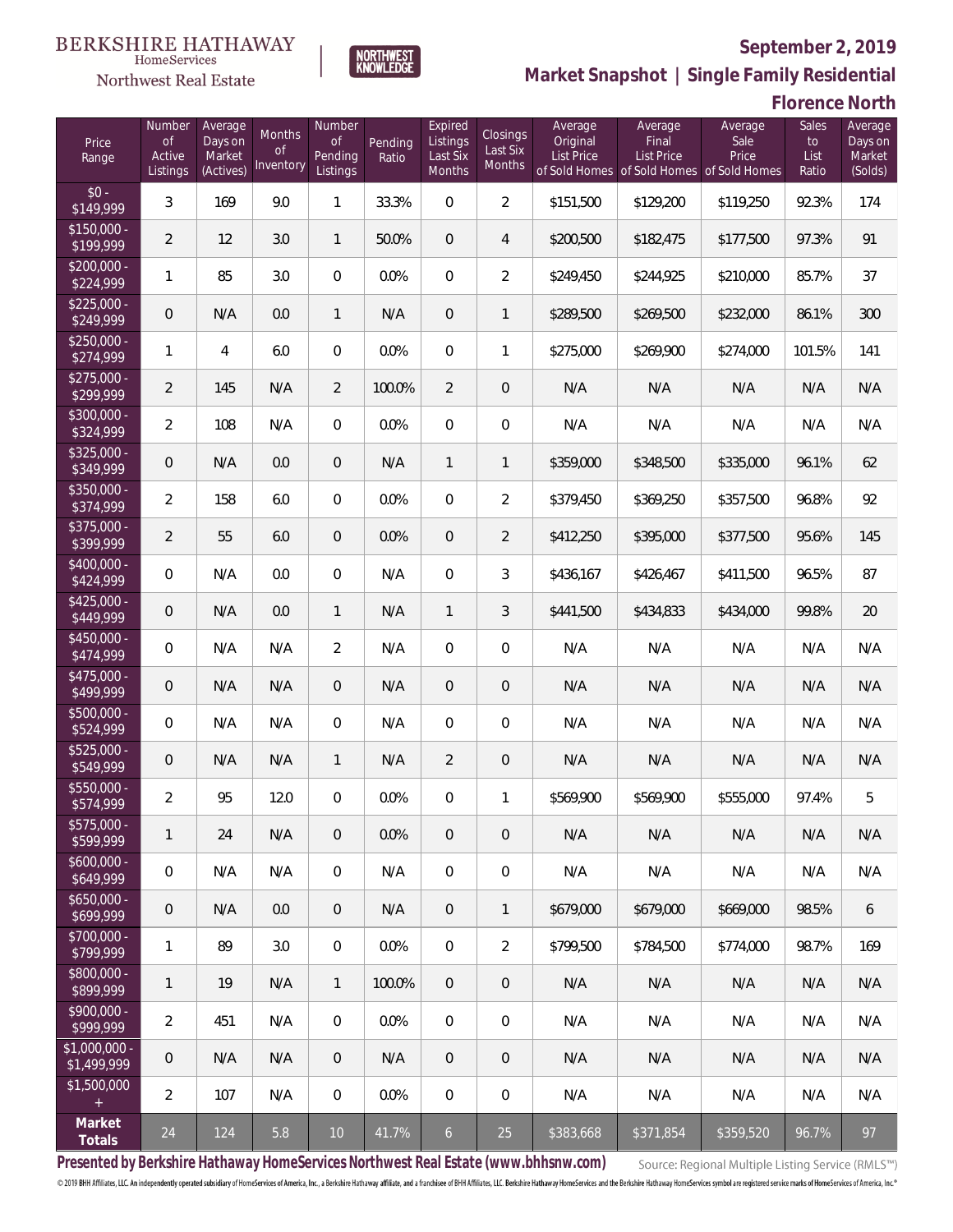### **BERKSHIRE HATHAWAY** HomeServices

# Northwest Real Estate

### **September 2, 2019**



**Market Snapshot | Single Family Residential**

### **Florence South/Dunes City**

| Price<br>Range               | Number<br><b>of</b><br>Active<br>Listings | Average<br>Days on<br>Market<br>(Actives) | Months<br>Οf<br>Inventory | Number<br>Οf<br>Pending<br>Listings | Pending<br>Ratio | Expired<br>Listings<br>Last Six<br>Months | <b>Closings</b><br>Last Six<br>Months | Average<br>Original<br><b>List Price</b> | Average<br>Final<br>List Price<br>of Sold Homes of Sold Homes of Sold Homes | Average<br>Sale<br>Price | Sales<br>to<br>List<br>Ratio | Average<br>Days on<br>Market<br>(Solds) |
|------------------------------|-------------------------------------------|-------------------------------------------|---------------------------|-------------------------------------|------------------|-------------------------------------------|---------------------------------------|------------------------------------------|-----------------------------------------------------------------------------|--------------------------|------------------------------|-----------------------------------------|
| $$0 -$<br>$\sqrt{$149,999}$  | $\mathbf{1}$                              | 17                                        | 1.5                       | $\overline{0}$                      | 0.0%             | $\overline{0}$                            | $\overline{4}$                        | \$151,225                                | \$140,000                                                                   | \$109,750                | 78.4%                        | 75                                      |
| $$150,000 -$<br>\$199,999    | $\overline{0}$                            | N/A                                       | 0.0                       | $\overline{0}$                      | N/A              | $\mathbf{1}$                              | $\overline{2}$                        | \$205,450                                | \$185,450                                                                   | \$177,950                | 96.0%                        | 126                                     |
| $$200,000 -$<br>\$224,999    | 1                                         | 91                                        | 1.5                       | $\mathbf{1}$                        | 100.0%           | $\overline{0}$                            | $\overline{4}$                        | \$222,475                                | \$218,725                                                                   | \$217,250                | 99.3%                        | 129                                     |
| $$225,000 -$<br>\$249,999    | $\overline{0}$                            | N/A                                       | N/A                       | $\overline{2}$                      | N/A              | $\overline{0}$                            | $\mathbf 0$                           | N/A                                      | N/A                                                                         | N/A                      | N/A                          | N/A                                     |
| $$250,000 -$<br>\$274,999    | 1                                         | 32                                        | 2.0                       | $\mathbf{1}$                        | 100.0%           | $\Omega$                                  | $\mathfrak{Z}$                        | \$291,600                                | \$273,763                                                                   | \$261,796                | 95.6%                        | 18                                      |
| $$275,000 -$<br>\$299,999    | $\overline{0}$                            | N/A                                       | 0.0                       | $\mathbf{1}$                        | N/A              | $\overline{0}$                            | $\overline{2}$                        | \$299,000                                | \$299,000                                                                   | \$292,000                | 97.7%                        | 18                                      |
| $$300,000 -$<br>\$324,999    | $\overline{0}$                            | N/A                                       | 0.0                       | $\mathbf{1}$                        | N/A              | $\Omega$                                  | $\overline{2}$                        | \$348,880                                | \$348,880                                                                   | \$310,000                | 88.9%                        | 80                                      |
| $$325,000 -$<br>\$349,999    | $\overline{2}$                            | 182                                       | 12.0                      | $\overline{2}$                      | 100.0%           | $\overline{0}$                            | $\mathbf{1}$                          | \$343,000                                | \$343,000                                                                   | \$343,000                | 100.0%                       | 6                                       |
| $$350,000 -$<br>\$374,999    | 1                                         | 83                                        | 6.0                       | $\overline{0}$                      | 0.0%             | $\Omega$                                  | $\mathbf{1}$                          | \$389,900                                | \$375,000                                                                   | \$370,000                | 98.7%                        | 94                                      |
| $$375,000 -$<br>\$399,999    | $\overline{0}$                            | N/A                                       | 0.0                       | $\overline{0}$                      | N/A              | $\overline{0}$                            | $\overline{2}$                        | \$398,000                                | \$398,000                                                                   | \$382,000                | 96.0%                        | 66                                      |
| $$400,000 -$<br>\$424,999    | $\overline{0}$                            | N/A                                       | 0.0                       | $\overline{0}$                      | N/A              | $\Omega$                                  | 1                                     | \$419,000                                | \$419,900                                                                   | \$415,900                | 99.0%                        | 58                                      |
| $$425,000 -$<br>\$449,999    | 1                                         | 488                                       | 3.0                       | $\overline{2}$                      | 200.0%           | $\overline{0}$                            | $\overline{2}$                        | \$447,000                                | \$429,000                                                                   | \$425,000                | 99.1%                        | 180                                     |
| $$450,000 -$<br>\$474,999    | 1                                         | 311                                       | 6.0                       | $\overline{0}$                      | 0.0%             | $\Omega$                                  | 1                                     | \$500,000                                | \$450,000                                                                   | \$450,000                | 100.0%                       | 76                                      |
| $$475,000 -$<br>\$499,999    | 1                                         | 265                                       | 3.0                       | $\overline{0}$                      | 0.0%             | $\overline{0}$                            | $\overline{2}$                        | \$489,950                                | \$489,950                                                                   | \$489,500                | 99.9%                        | $\sqrt{a}$                              |
| $$500,000 -$<br>\$524,999    | 0                                         | N/A                                       | 0.0                       | $\overline{0}$                      | N/A              | $\Omega$                                  | 1                                     | \$519,000                                | \$524,900                                                                   | \$524,900                | 100.0%                       | 302                                     |
| $$525,000 -$<br>\$549,999    | $\mathbf{1}$                              | $7\overline{ }$                           | N/A                       | $\overline{0}$                      | 0.0%             | $\overline{0}$                            | $\mathbf 0$                           | N/A                                      | N/A                                                                         | N/A                      | N/A                          | N/A                                     |
| $$550,000 -$<br>\$574,999    | 1                                         | 177                                       | 3.0                       | $\circ$                             | 0.0%             | $\overline{0}$                            | $\overline{2}$                        | \$580,000                                | \$580,000                                                                   | \$565,000                | 97.4%                        | 6                                       |
| \$575,000 -<br>\$599,999     | 1                                         | 109                                       | N/A                       | $\mathbf{1}$                        | 100.0%           | $\mathbf 0$                               | $\mathbf 0$                           | N/A                                      | N/A                                                                         | N/A                      | N/A                          | N/A                                     |
| $$600,000 -$<br>\$649,999    | 1                                         | 6                                         | N/A                       | $\mathbf{1}$                        | 100.0%           | $\overline{0}$                            | $\mathbf 0$                           | N/A                                      | N/A                                                                         | N/A                      | N/A                          | N/A                                     |
| $$650,000 -$<br>\$699,999    | 1                                         | 400                                       | 6.0                       | $\overline{0}$                      | 0.0%             | $\mathbf{0}$                              | $\mathbf{1}$                          | \$675,000                                | \$675,000                                                                   | \$650,000                | 96.3%                        | 227                                     |
| $$700,000 -$<br>\$799,999    | $\overline{2}$                            | 12                                        | 12.0                      | $\mathbf{1}$                        | 50.0%            | $\overline{2}$                            | $\mathbf{1}$                          | \$775,000                                | \$775,000                                                                   | \$755,000                | 97.4%                        | $\overline{7}$                          |
| \$800,000 -<br>\$899,999     | $\boldsymbol{0}$                          | N/A                                       | N/A                       | $\overline{0}$                      | N/A              | $\mathbf{0}$                              | $\mathbf 0$                           | N/A                                      | N/A                                                                         | N/A                      | N/A                          | N/A                                     |
| $$900,000 -$<br>\$999,999    | 1                                         | 111                                       | N/A                       | $\overline{0}$                      | 0.0%             | $\mathbf 0$                               | $\mathbf 0$                           | N/A                                      | N/A                                                                         | N/A                      | N/A                          | N/A                                     |
| \$1,000,000 -<br>\$1,499,999 | 3                                         | 397                                       | N/A                       | $\overline{0}$                      | 0.0%             | $\overline{0}$                            | $\mathbf 0$                           | N/A                                      | N/A                                                                         | N/A                      | N/A                          | N/A                                     |
| \$1,500,000<br>$\pm$         | $\mathbf 0$                               | N/A                                       | N/A                       | $\mathbf 0$                         | N/A              | $\boldsymbol{0}$                          | $\mathbf 0$                           | N/A                                      | N/A                                                                         | N/A                      | N/A                          | N/A                                     |
| Market<br>Totals             | $20\,$                                    | 184                                       | 3.8                       | 13                                  | 65.0%            | $\mathbf{3}$                              | 32                                    | \$360,221                                | \$352,486                                                                   | \$340,159                | 96.5%                        | 81                                      |

**Presented by Berkshire Hathaway HomeServices Northwest Real Estate (www.bhhsnw.com)**

Source: Regional Multiple Listing Service (RMLS™)